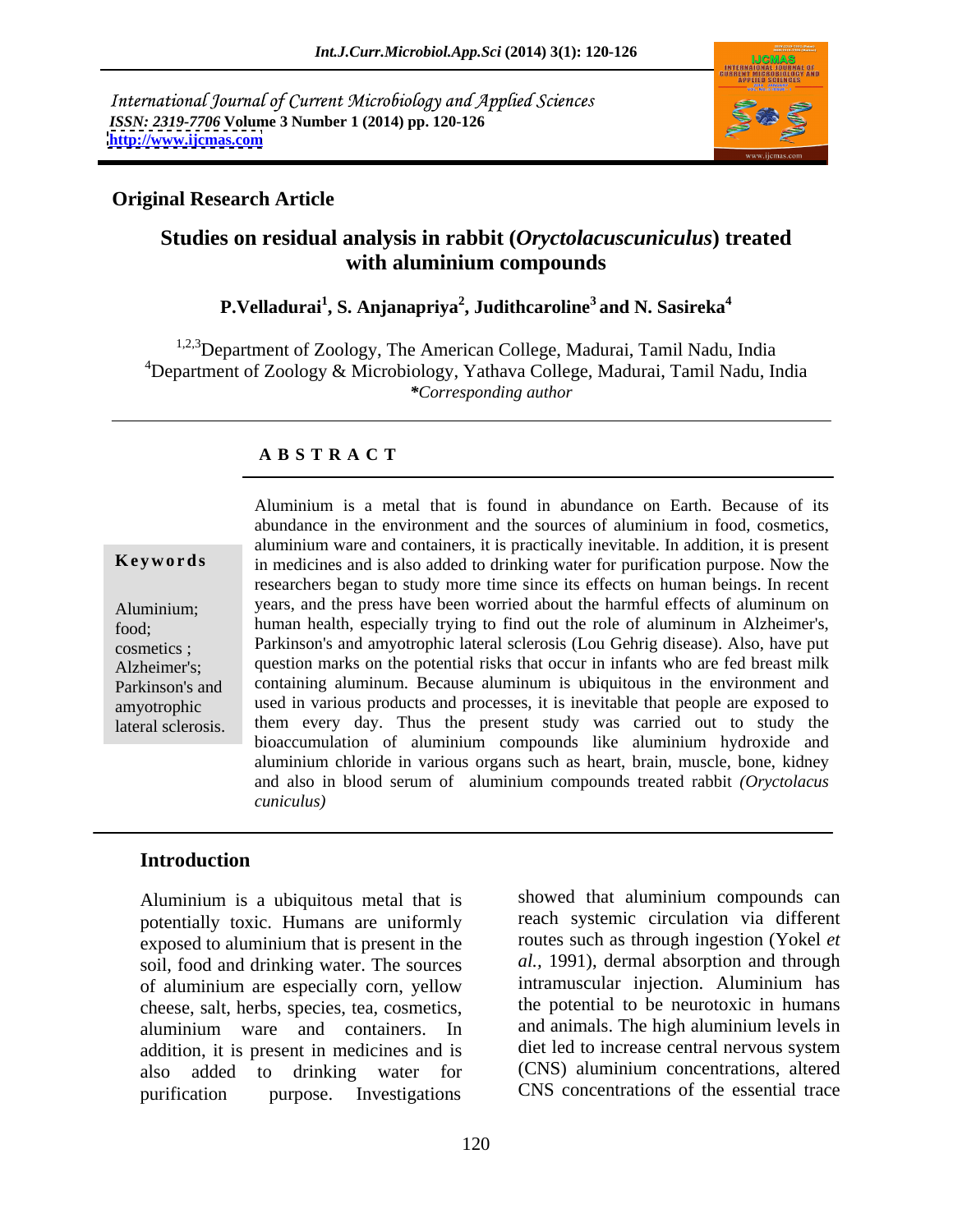increased the susceptibility of CNS to lipid regiments (Oteiza*et al.*, 1993; Fraga*et al.*, exposed to them every day.<br>1990). There are several data linking Thus the present study was carried out to 2001). also in blood serum of aluminium

etiological factor in Alzheimer's disease. Aluminum exposure has been linked for some time to other health effects, especially osteomalacia (OM) and **Experimental animals** encephalopathy (Alfrey*et al.,* 1976) in patients on dialysis or total parenteral nutrition (TPN) (Klein *et al.,* 1982). Several epidemiological studies have The cage was covered with a mesh to provided evidence with respect to a provide good ventilation. The holes in the possible link between aluminum in mesh were very small in order to prevent drinking water and dementia. Recently, the case has been made that the evidence is strong enough to indicate that a major The rabbit was fed with cabbage, carrot reduction in aluminum exposure would and other vegetables. It was maintained in significantly reduce the prevalence of AD the cage for one month before the and that public policy measures to achieve proceeding at the experiment in the this end, including guidelines and standards for the reduction of aluminum in drinking water, should be undertaken **Dose Determination for Aluminium** (McLachlan *et al.,* 199l).

Aluminium not only accumulates in the previously done experiments on rabbits the nervous system, but also to a certain extent sub-lethal concentration of aluminium was in liver, thyroid gland and bones. It fixed as 20mg/kg body weight/day orally. stimulates the production of free radicals Such a low concentration of aluminium which damage body cells. Possible compounds did not result in any acute mechanism of aluminium neurotoxicity toxicity rather it acted as chronic subcould be related to cell via free radical lethal doses. Normally such chronic subproduction, impairment of glucose lethal doses will be selected for long-term metabolism and effect on signal toxicity studies. Thus, a uniform transduction (Erasmus *et al.,* 1993). Also, concentration of 20mg/kg body weight per have put question marks on the potential risks that occur in infants who are fed breast milk containing aluminum. Because

elements iron and manganese and aluminum is ubiquitous in the environment peroxidation (LPO) with some exposure processes, it is inevitable that people are 1990). There are several data linking Thus the present study was carried out to elevated aluminium levels to neurological study the bioaccumulation of aluminium pathologies such as multiple sclerosis, compounds like aluminium hydroxide and Guam Parkinson dementia, parkinson's aluminium chloride in various organs such disease and Alzheimers disease (Nayak, as heart, brain, muscle, bone, kidney and compounds treated rabbit. (Oryctolacus<br>The aluminum exposure might be an *cuniculus*) and used in various products and exposed to them every day. also in blood serum of aluminium compounds treated rabbit. *(Oryctolacus cuniculus*)

# **Materials and Methods**

# **Experimental animals**

Three months old albino rabbits were bought and maintained in a wooden cage. the entry of insects and snakes.

animal.

## **Dose Determination for Aluminium**

Based on the available literature and sub-lethal concentration of aluminium was toxicity studies. Thus, a uniform day was administered for all the aluminium compounds study.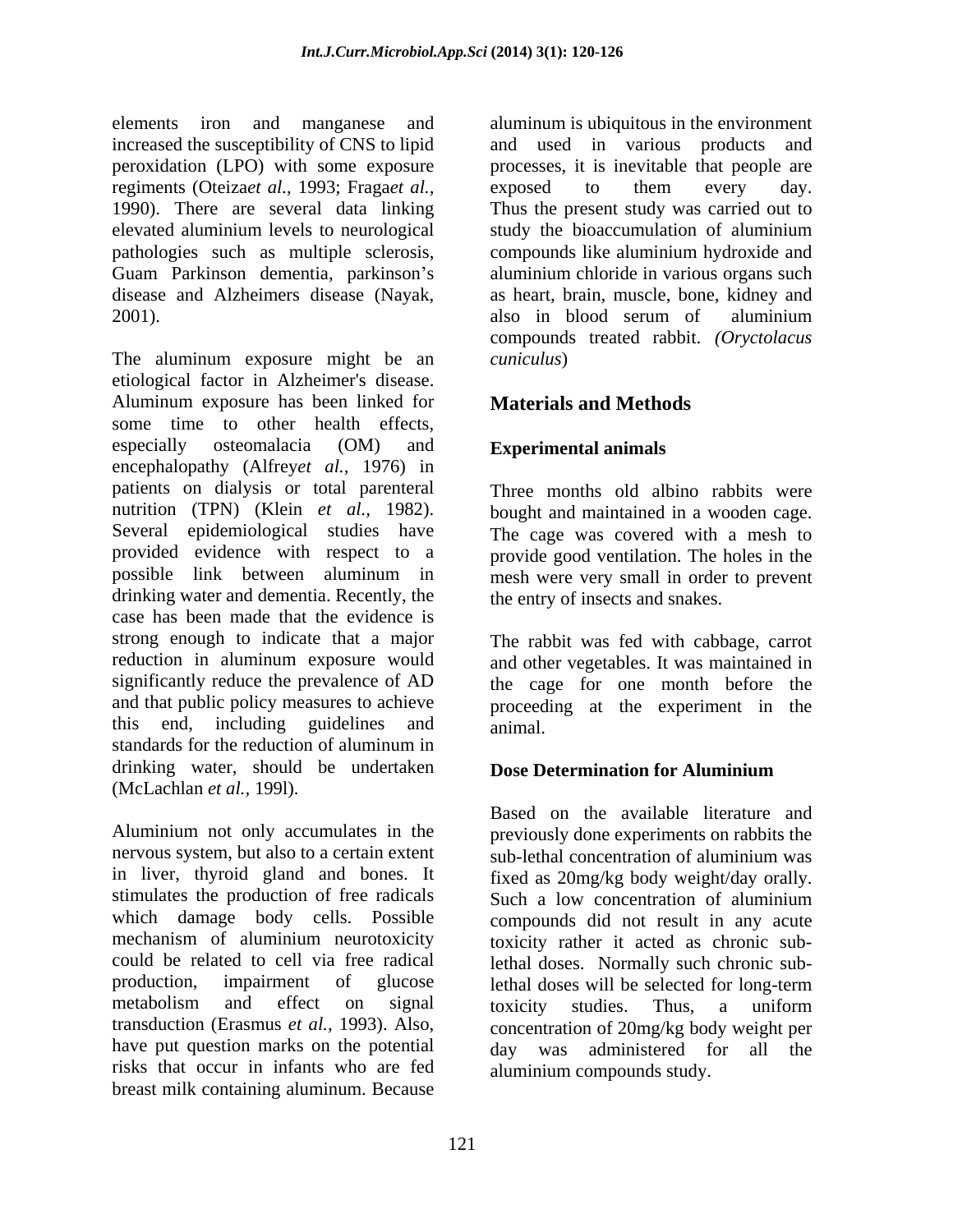20 mg of aluminium/kg body weight was selected as the experimental dose in the present study and was administered orally daily to the animals acclimatized to

### **Blood collection for serum** and the contract asserption specificity.

2ml of blood was taken by marginal ear **Results and Discussion** vein puncture. Blood was allowed to clot and the serum separated and stored in or experimental animals of experimental animals

Aluminium treated animals were dissected at the end of the second month for the residue analysis in various organs. The least of aluminium hydroxide organs such as heart brain muscle bone treated animal, the aluminium organs such as heart, brain, muscle, bone immediately kept in physiological saline.

Tissues were digested by concentrated brain of animals treated with aluminium nitric acid, sulphuric acid and perchloric hydroxide was 1.20mg/g and aluminium acid in the ratio of 9:2:1. After acid temperature overnight and then digested over the sand bath. It was filtered using brain of aluminium chloride treated Whatmann No.1 filter paper. These animals. digested samples were analyzed for the presence of heavy metals using atomic The muscle sample from the aluminium

The acid mixture of HCl and  $HNO<sub>3</sub>$  in the of aluminium chloride treated animal the

**Administration of aluminium**  ratio of 3:1 were prepared and kept for 1-2 **compounds** hours for through mixing. This mixture is The aluminium hydroxide and aluminium added to separate the metal from serum chloride were used for residue analysis. Take 1 ml of serum sample and 2 ml of laboratory conditions. sample). The digest was analyzed by called Aquaregia. This Aquaregia was added to separate the metal from serum. Aquaregia and digested at  $160^{\circ}$ C for 45 minutes to 1 ½ hours. After digestion, it was cooled and made up the volume to 10ml (7 ml distilled water and 3 ml atomic absorption spectroscopy.

# **Results and Discussion**

### **Aluminium accumulation in the tissues of experimental animals**

**Residue analysis of aluminium content** The various organs of aluminium by atomic absorption **by atomic absorption by atomic absorption spectrophotometer** rabbit such as heart, brain, muscle, bone, **Digestion of tissues for aluminium residue analysis residue analysis residue absorption** The various organs of aluminium kidney and serum samples were also analyzed for aluminium accumulation using atomic absorption spectrophotometer. The values were presented in Table-1.

and kidney were dissected and accumulation level was slightly higher **Acid digestion of tissues** level of accumulation was increased digestion the digest was kept at room level was elevated considerably. High In the heart of aluminium hydroxide treated animal, the aluminium than the control (0.78mg/g). But in the aluminium chloride treated animals the greatly than the control (1.36mg/g). In the brain of animals treated with aluminium hydroxide was 1.20mg/g and aluminium chloride was 2.44mg/g the accumulation level of accumulation was observed in the brain of aluminium chloride treated animals.

absorption spectroscopy. hydroxide treated animal was 1.25mg/g. Acid digestion of serum<br>increased than the control. In the muscle The muscle sample from the aluminium The accumulation of aluminium level was increased than the control. In the muscle of aluminium chloride treated animal the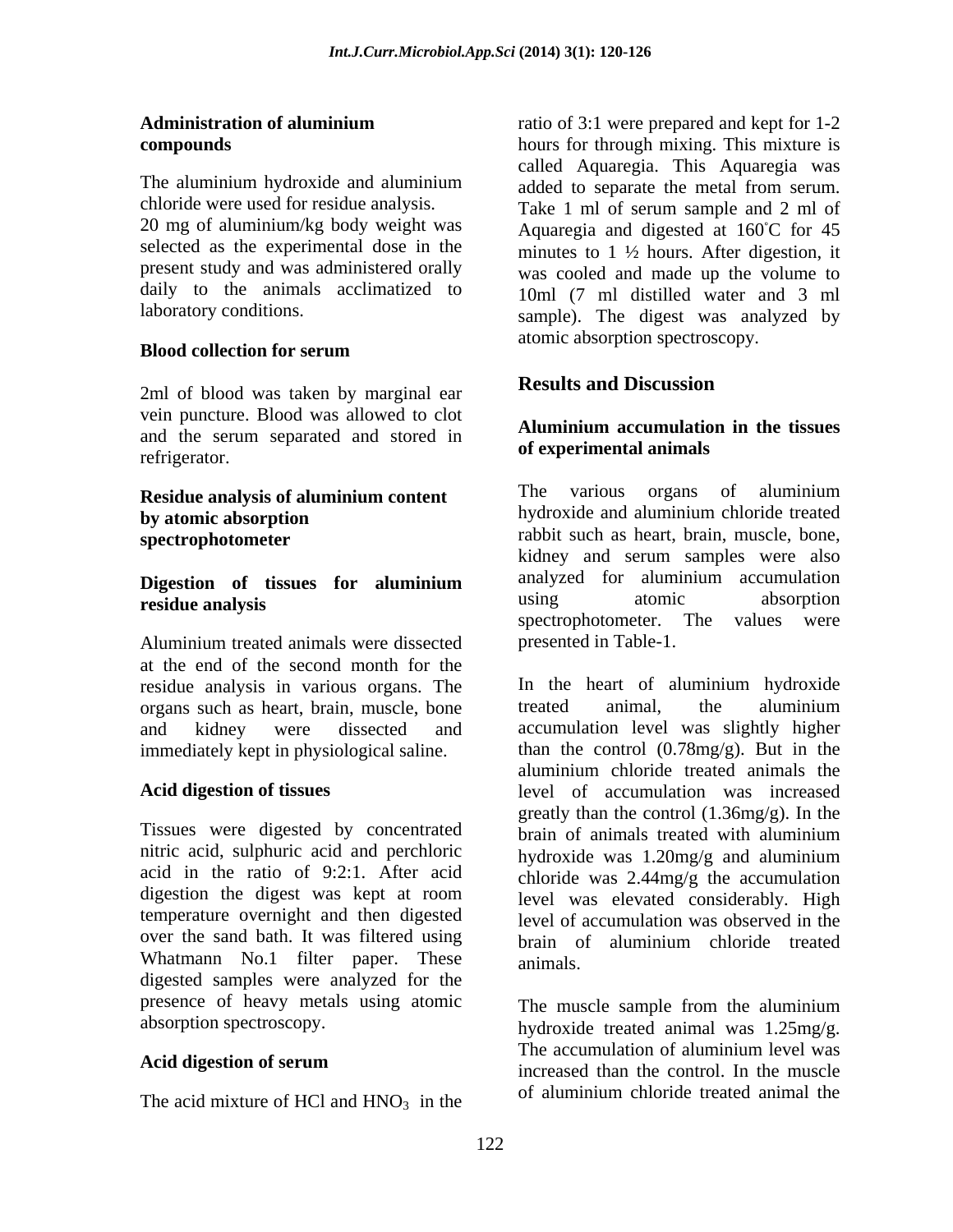observed than the control  $(0.08mg/g)$ . to the fact that the binding of aluminium

The bone of aluminium hydroxide treated acid, phosphates, amino acids, cholesterol animals the aluminium accumulation was much lower than the control (1.95mg/g). But in the aluminium chloride treated The bone of aluminium chloride treated animals the level of accumulation was animal exhibited very high accumulation increased significantly than the control. In the bone of aluminium chloride treated highest concentration of aluminium, animals extensive aluminium suggesting that bone may be a "Sink" for accumulation was observed (6.22 mg/g).

In the kidney of animals treated with aluminium hydroxide (1.25mg/g) and aluminium content of brain, muscle and aluminium chloride (1.29mg/g) the bone tissues increases due to the excess accumulation was increased significantly. oral aluminium hydroxide commonly High level of accumulation was observed given to these patients are from aluminium in the kidney of aluminium chloride in dialysis fluid. In the present study also treated animals. The same state of the served and increased aluminium

In the serum of treated animals the animals. aluminium accumulation was lower than the control. The animal treated with The level of aluminium accumulation in aluminium hydroxide shows 1.09mg/ml

aluminium treated animal's kidney. The (1997) has evaluated some 20 (Yokel and McNamara, 1989). In earlier lung (Llobet and Domingo, 1985). The level of aluminium in the liver, kidney and feces was increased with the increasing dose of aluminium in the diet. (Yen *et al.*, indicated that exposure to aluminum is a 2009). However, the serum level of the possible cause of Alzheimer's disease aluminium treated animal was much lower

lowest aluminium accumulation was than the control. This could be attributed than the control. This could be attributed to the fact that the binding of aluminium with various compound such as carboxylic etc.,

> The bone of aluminium chloride treated than the controls. Bone and lung have the aluminium. Aluminium does not normally accumulate in blood to any great content. In human suffering from Dementia, the aluminium content of brain, muscle and we observed an increased aluminium accumulation in brain and bone of treated animals.

and in the animal treated with aluminium significantly increased than the control chloride was 1.36mg/ml. animal. It has been hypothesized that The present result showed an elevated development or acceleration of onset of accumulation of aluminium in the Alzheimer disease (AD) in humans. WHO presence of aluminium in kidney, liver and epidemiological studies that have been other tissues may serve as a source of carried out to test the hypothesis that continuous aluminium exposure for aluminium in drinking-water is a risk sensitive target organs such as brain factor for AD. The possibility that studies it was noticed that aluminium accumulation was significant in the (AD) was raised by Klatzo*et al.,* (1965) pancreases, liver, kidney, gallbladder and and Terry and Pena (1965) on observing The level of aluminium accumulation in the brain of treated animal aluminium exposure is a risk factor for the (1997) has evaluated some 20 aluminum exposure might be an etiological factor in Alzheimer's disease neurofibrillar degeneration in rabbits following exposure of the central nervous system to aluminum salts. Then It was indicated that exposure to aluminum is a possible cause of Alzheimer's disease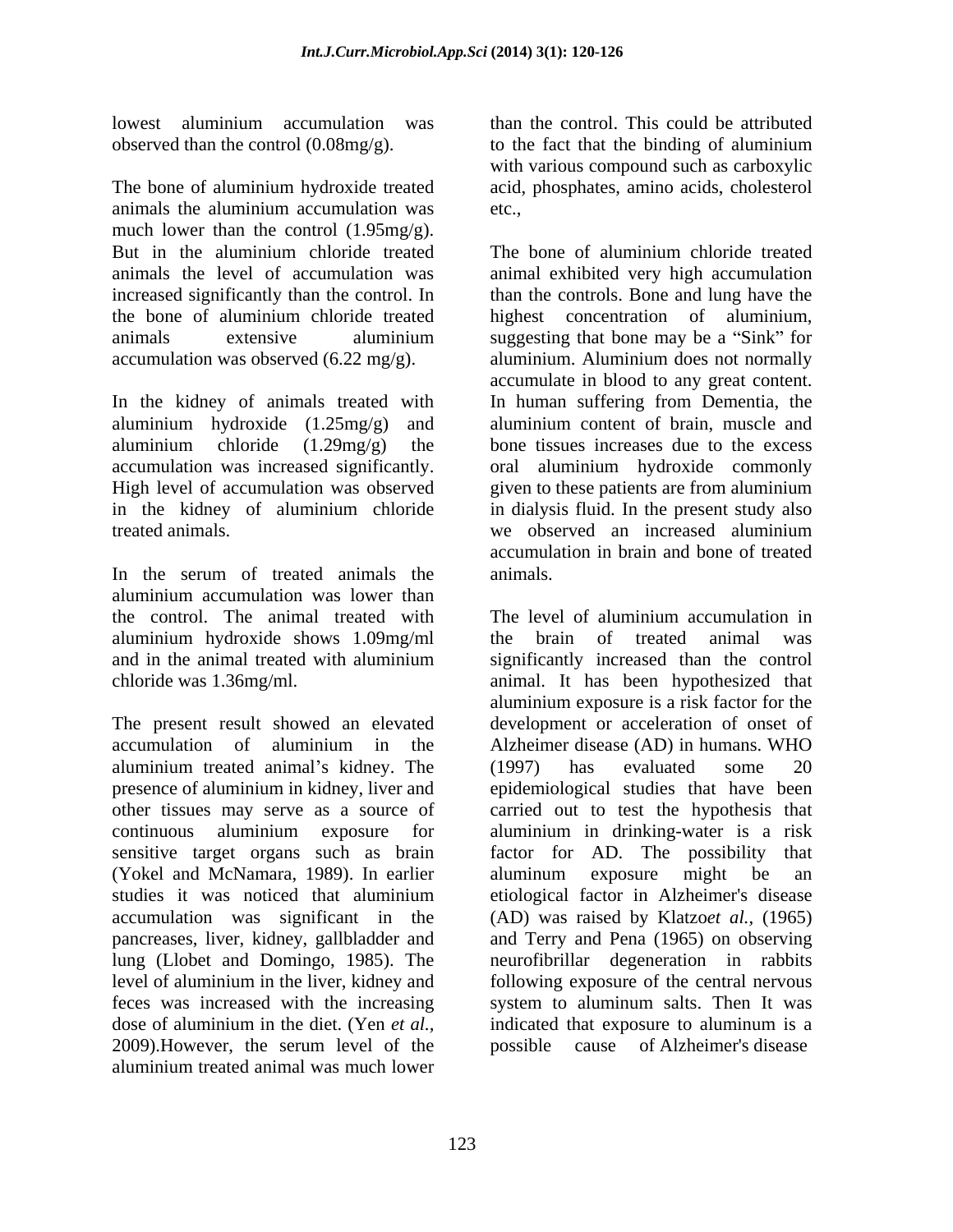|    | S.No Organ | <b>Control</b>                       | luminium            | <b>Aluminium</b>    |
|----|------------|--------------------------------------|---------------------|---------------------|
|    |            |                                      | hydroxide           | <b>Chloride</b>     |
|    | Heart      | $0.75 \text{ mg/g}$<br>$\sim$ $\sim$ | $0.78 \text{ mg/e}$ | $1.36$ mg/g         |
|    | Brain      | $0.59 \text{ mg/g}$<br>___           | $1.20 \text{ mg/g}$ | $2.44 \text{ mg/g}$ |
| ು. | Muscle     | $1.08 \text{ mg/g}$                  | $1.25 \text{ mg/g}$ | $0.08$ mg/g         |
|    | Bone       | $\Omega$ mg/                         | $1.95 \text{ mg/g}$ | $6.22 \text{ mg/g}$ |
| ຸ່ | Kidney     | $0.58 \text{ mg/g}$                  | $1.25 \text{ mg/g}$ | $1.29 \text{ mg/g}$ |
|    | Serum      | $1.56$ mg/ml                         | $1.09$ mg/ml        | $1.36$ mg/ml        |

**Table.1** Residual analysis in various tissues of rabbi *(Oryctolacus cuniculus*) treated with aluminium compounds

**Figure.1** Residual analysis in various tissues of rabbit .*(Oryctolacuscuniculus*) treated with aluminium compounds



because the brain cells of patients (Commissaris, 1982; Thorne, 1987; 10-30 times more aluminum than the 1992) have demonstrated such the cause or result of disease. Although significant alterations in

in laboratory animals exposed to soluble role of organ damage (kidney, liver, aluminium salts (e.g. lactate, chloride) in neurohistopathology. Both rats development in mice and rats, grip

suffering from this disease can contains Connor *et al.,* 1988) and mice (Yen-Koo, average. However, it was not clear impairments at doses exceeding 200 mg of whether the accumulation of aluminum is aluminium per kg of body weight per day. Behavioral impairment has been reported behaviour were documented, the possible the diet or drinking-water in the absence of incompletely evaluated in these studies overt encephalopathy or (WHO, 1997). In studies on brain (Commissaris, 1982; Thorne, 1987; 1992) have demonstrated such Although significant alterations in acquisition and retention of learned role of organ damage (kidney, liver,<br>immunological) due to aluminium was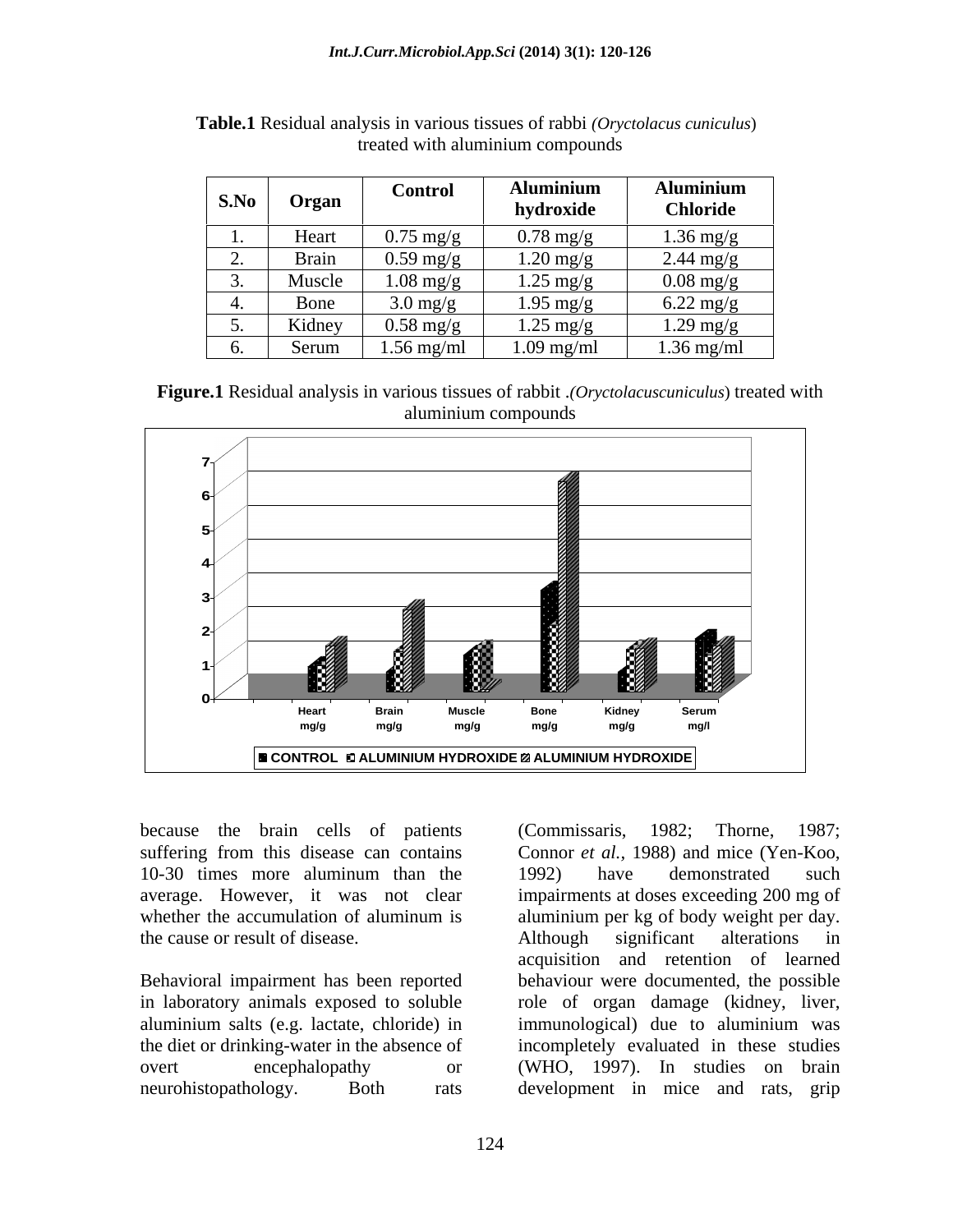strength was impaired in offspring of dams fed 100 mg of aluminium (as aluminium lactate) per kg of body weight per day in the diet, in the absence of maternal

In reviewing the evidence for the effects of Erasmus, R.T., Savory, J, Wills, M.R and aluminum on human health, bone diseases, dialysis encephalopathy (DE) and neurotoxicity in experimental animals. Alzheimer's disease are examined in some depth. In this investigation the aluminium Flaten T., 2001. Aluminium as risk factor residues were accumulated more in in Alzheimer's disease, with emphasis kidney, bone, brain. The bone documented very high aluminium level suggesting the 187-196. bone tissue as a 'sink' for the excess blood Flaten, T.P., Alfrey, A.C, Birchall, J.D, aluminium. The overall observed results pointed out the fact that there is tissue specific accumulation of aluminium in and environmental aluminium different tissues specific to each toxicology. J. Toxicol. Environ. health aluminium compound. The probable site 48:527-41. for the accumulation of aluminium Fraga, C.G., Oteiza, P.L, Golub, M.S, includes liver, heart, brain, kidney and bone. The accumulation of aluminium in these organs/sites deviate the body physiology from normal functioning and Jeffrey, E.H., Abero, K, Burgess E, this experiment was also confirmed that the aluminium has adverse effects on human health. Consequently, the exposure to aluminium should be reduced and attention paid to sources of aluminium in

- Alfrey, P.C., Gendre, G.R, Lev and W. J., and Krishnan S.S. 1991. Would<br>Kachmy W.D. 1976 Engs J. Med decreased aluminum ingestion reduce Kachmy W.D. 1976. Engs. J. Med
- Commissaris, R.L., 1982. Behavioral

Committee on Nutrition. 1996. Aluminium toxicity in infants and

Connor, D.J., Jope, R.S, and Harrell, L.E. 1988. Chronic, oral aluminum Oteiz, P.L., Keen, C.L., Han, B and Golub,

- toxicity (WHO, 1997). biochemistry, and behaviour, 31:467 administration to rats: cognition and cholinergic parameters. Pharmacology, 474.
	- Hennan, M.M. 1993. Aluminium Ther Drug Monit, 15(6):588-592.
	- Flaten T., 2001. Aluminium as risk factor on drinking water. Brain Res. Bull.55, 187-196.
	- savory J, and Yokel, R.A. Status and future concerns of clinical and environmental aluminium 48: 527-41.
	- Gershwin, M.E and Keen, C.L. 1990. Effect of aluminum on brain lipid peroxidation. Toxicol. Lett.51:213.
	- Cannata J, and Greger, J.L. 1996. systemic aluminium toxicity: effects on bone, hemotopoietic tissue, and kidney. *J. Toxicol. Environ. Health* 48:649-65.
- foods, water and personal-care products. Llobat, J.M., and Domingo, J.L 1985. Oral **References** period Rev.San.Hig.Pub.59:659-666. toxicity of aluminium over a prolonged
	- .294:184. the incidence of Alzheimer s disease? McLachlan, D. R. C., Kruck T.P., Lukiw W. J., and Krishnan S.S. 1991. Would decreased aluminum ingestion reduce Can. Med. Assoc. J145,793-804.
	- changes in rats after chronic Nayak, P., and Chatterjee, A.K. 2001. aluminium and parathyroid hormone administration. Neurobehavioral glutamate and GABA systems: an toxicol. Teratol. 4:403-410. experimental study in rats. Food. Effect of aluminium exposure on brain Chem. Toxicol. 39:1285-9.
	- children. Pediatrics.97:413-6. Aluminum-occurrence and toxicity for Ochmanski, W., and Barabasz, W. 2000. organisms. Przegl Lek.57:665-668.
		- Oteiz, P.L., Keen, C.L, Han, B and Golub,